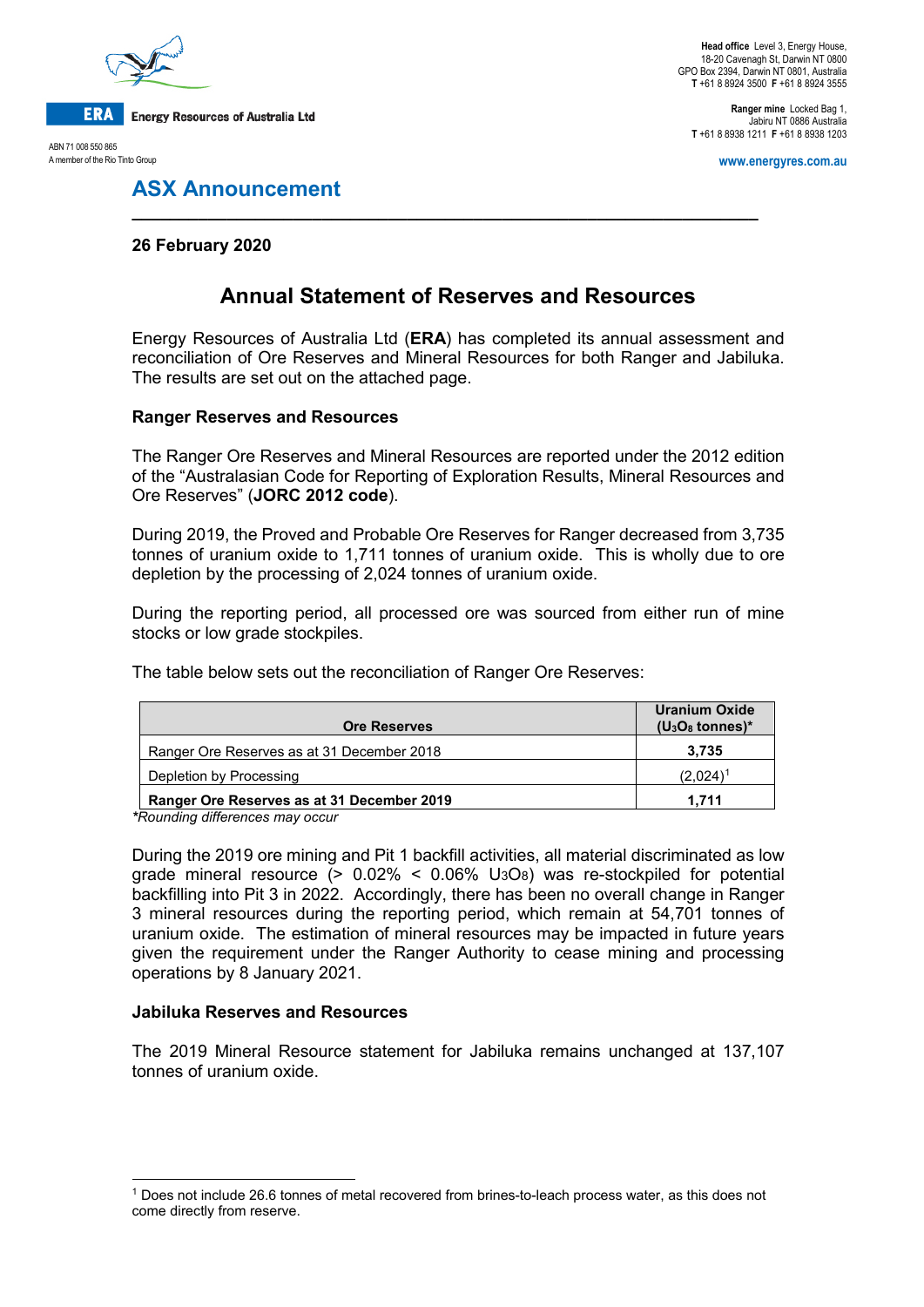

| ERA 2019 Ore Reserves &<br><b>Mineral Resources</b>                           |                                                                                                            |                        |            |                                                                                                            |                        |            |
|-------------------------------------------------------------------------------|------------------------------------------------------------------------------------------------------------|------------------------|------------|------------------------------------------------------------------------------------------------------------|------------------------|------------|
|                                                                               | CUT-OFF GRADE -                                                                                            |                        |            | CUT-OFF GRADE -                                                                                            |                        |            |
|                                                                               | STOCKPILE ORE 0.06% $U_3O_8$                                                                               |                        |            | STOCKPILE ORE 0.06% $U_3O_8$                                                                               |                        |            |
|                                                                               |                                                                                                            |                        |            |                                                                                                            |                        |            |
|                                                                               | As at 31 December 2019<br>Ore                                                                              |                        |            | As at 31 December 2018                                                                                     |                        |            |
|                                                                               | (MT)                                                                                                       | % $U_3O_8$             | t $U_3O_8$ | Ore (MT)                                                                                                   | % $U_3O_8$             | t $U_3O_8$ |
| Ranger Probable Ore<br>Reserves                                               |                                                                                                            |                        |            |                                                                                                            |                        |            |
| <b>Current Stockpiles</b>                                                     | 2.42                                                                                                       | 0.071                  | 1,711      | 4.90                                                                                                       | 0.076                  | 3,735      |
| In situ                                                                       |                                                                                                            |                        |            |                                                                                                            |                        |            |
| Proved                                                                        |                                                                                                            |                        |            |                                                                                                            |                        |            |
| Probable                                                                      |                                                                                                            |                        |            |                                                                                                            |                        |            |
| Sub-total Proved and Probable<br>Reserves                                     | 2.42                                                                                                       | 0.071                  | 1,711      | 4.90                                                                                                       | 0.076                  | 3,735      |
| Total Ranger No. 3                                                            |                                                                                                            |                        |            |                                                                                                            |                        |            |
| Stockpiles, Proved and<br><b>Probable Reserves</b>                            | 2.42                                                                                                       | 0.071                  | 1,711      | 4.90                                                                                                       | 0.076                  | 3,735      |
|                                                                               |                                                                                                            | <b>CUT-OFF GRADE -</b> |            |                                                                                                            | <b>CUT-OFF GRADE -</b> |            |
| <b>Ranger Mineral Resources</b><br>IN ADDITION TO THE ABOVE<br><b>RESERVE</b> | STOCKPILE RESOURCE 0.02% U <sub>3</sub> O <sub>8</sub><br>UNDERGROUND INSITU RESOURCE<br>$0.11\%$ $U_3O_8$ |                        |            | STOCKPILE RESOURCE 0.02% U <sub>3</sub> O <sub>8</sub><br>UNDERGROUND INSITU RESOURCE<br>$0.11\%$ $U_3O_8$ |                        |            |
| <b>Current Mineralised Stockpiles</b>                                         | 27.16                                                                                                      | 0.04                   | 10,843     | 27.16                                                                                                      | 0.04                   | 10,843     |
| In situ resource (R3 Deeps)                                                   |                                                                                                            |                        |            |                                                                                                            |                        |            |
| Measured                                                                      | 3.72                                                                                                       | 0.27                   | 10,134     | 3.72                                                                                                       | 0.27                   | 10,134     |
| Indicated                                                                     | 10.41                                                                                                      | 0.22                   | 22,636     | 10.41                                                                                                      | 0.22                   | 22,636     |
| Sub-total<br>Measured and Indicated<br>Resources                              | 41.29                                                                                                      | 0.11                   | 43,614     | 41.29                                                                                                      | 0.11                   | 43,614     |
| <b>Inferred Resources</b>                                                     | 5.44                                                                                                       | 0.20                   | 11,087     | 5.44                                                                                                       | 0.20                   | 11,087     |
| <b>Total Resources</b>                                                        |                                                                                                            |                        |            |                                                                                                            |                        |            |
|                                                                               | 46.74                                                                                                      | 0.12                   | 54,701     | 46.74                                                                                                      | 0.12                   | 54,701     |
|                                                                               |                                                                                                            | As at 31 December 2019 |            | As At 31 December 2018<br><b>CUT-OFF GRADE</b>                                                             |                        |            |
|                                                                               |                                                                                                            | <b>CUT-OFF GRADE</b>   |            |                                                                                                            |                        |            |
|                                                                               |                                                                                                            | $0.20\%$ $U_3O_8$      |            | $0.20\%$ $U_3O_8$                                                                                          |                        |            |
|                                                                               | Ore<br>(MT)                                                                                                | % $U_3O_8$             | t $U_3O_8$ | Ore (MT)                                                                                                   | % $U_3O_8$             | t $U_3O_8$ |
| Jabiluka Ore Reserves (all<br>written back to Mineral<br>Resources)           |                                                                                                            |                        |            |                                                                                                            |                        |            |
| Proved                                                                        |                                                                                                            |                        |            |                                                                                                            |                        |            |
| Probable                                                                      |                                                                                                            |                        |            |                                                                                                            |                        |            |
| <b>Total Proved and Probable</b><br>Reserves                                  |                                                                                                            |                        |            |                                                                                                            |                        |            |
| Jabiluka Mineral Resources                                                    |                                                                                                            |                        |            |                                                                                                            |                        |            |
| Measured                                                                      | 1.21                                                                                                       | 0.89                   | 10,769     | 1.21                                                                                                       | 0.89                   | 10,769     |
| Indicated                                                                     | 13.88                                                                                                      | 0.52                   | 72,176     | 13.88                                                                                                      | 0.52                   | 72,176     |
| Sub-total Measured and<br>Indicated                                           | 15.09                                                                                                      | 0.55                   | 82,945     | 15.09                                                                                                      | 0.55                   | 82,945     |
| <b>Inferred Resources</b>                                                     | 10.03                                                                                                      | 0.54                   | 54,162     | 10.03                                                                                                      | 0.54                   | 54,162     |
| <b>Total Resources</b>                                                        | 25.12                                                                                                      | 0.55                   | 137,107    | 25.12                                                                                                      | 0.55                   | 137,107    |

*Rounding differences may occur.*